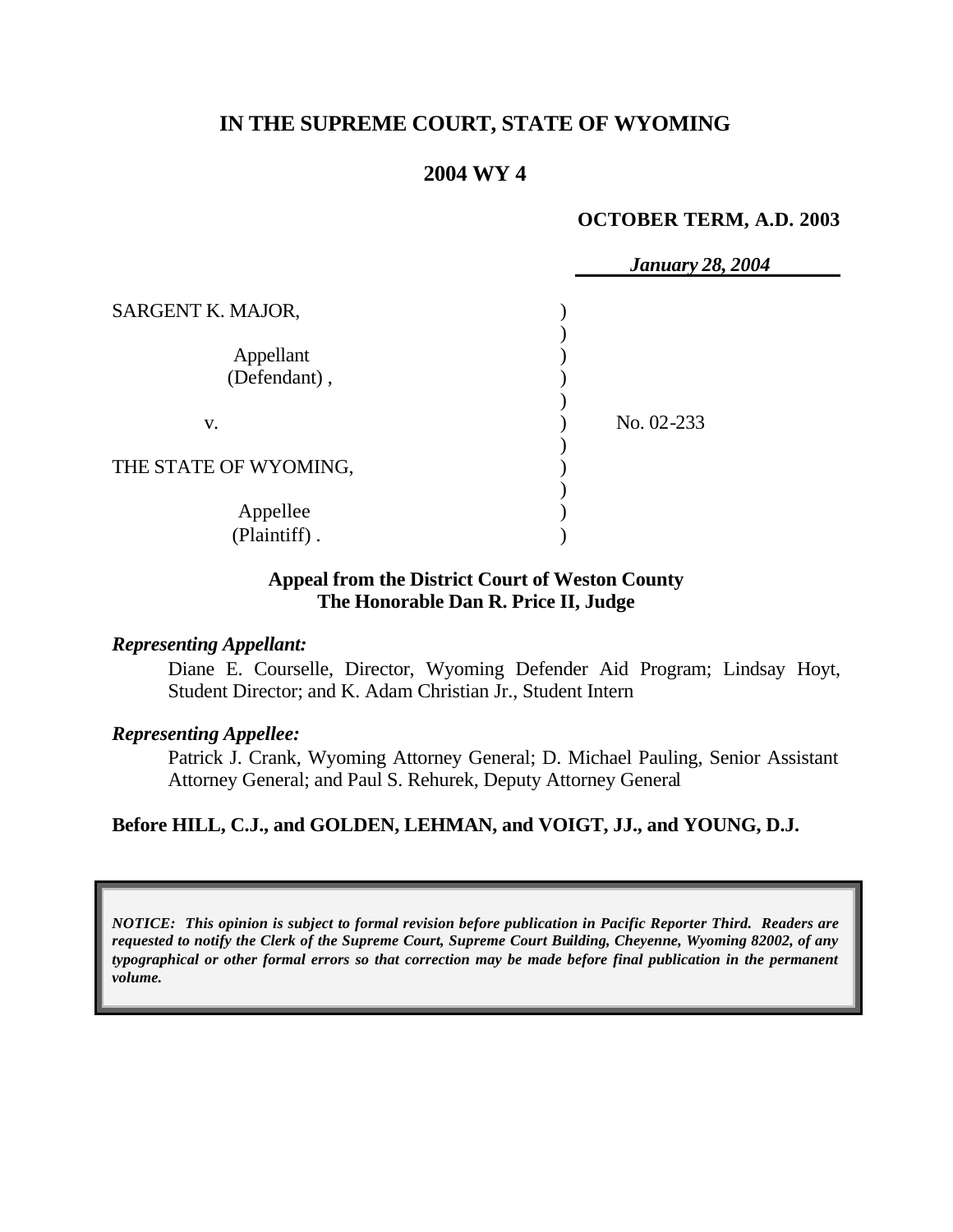### **YOUNG, District Judge.**

[¶1] Sargent Major (Appellant) contends that his plea of nolo contendere to one count of kidnapping should have been rejected by the district court because it was not knowingly and voluntarily given. He also argues that the district court erred in denying his *pro se* motion to withdraw his plea. We affirm.

### **ISSUES**

[¶2] Appellant states the issues on appeal as:

Did the district court err in accepting Mr. Major's no contest plea to the kidnapping charge when the record did not demonstrate that the plea was knowing and voluntary?

Did the district court abuse its discretion in denying Mr. Major's presentence motion to withdraw his guilty [sic] plea?

The State's statement of the issues is substantively identical to Appellant's.

## **FACTS**

[¶3] On December 4, 2000, Appellant and a companion escaped from the Wyoming Honor Conservation Camp in Weston County. Three days later, the escapees entered the garage of an isolated home as the elderly woman who resided there returned. After taking her credit cards and some cash, Appellant and his companion forced her to accompany them in her car on a cross-country trip. The group drove from Wyoming to Lansing, Michigan, where Appellant's companion went his own way. Thereafter, Appellant and the victim began to head back west. They were stopped in Junction City, Kansas, where Appellant was arrested and the victim, who was not physically harmed during the ordeal, was freed.

[¶4] An Information dated December 10, 2000, charged Appellant with one count of escape in violation of Wyo. Stat. Ann. § 6-5-206(a) (LexisNexis 2003). A second Information was filed on January 25, 2001, charging Appellant with five felonies: (1) aggravated burglary in violation of Wyo. Stat. Ann. § 6-3-301(a) and (c)(i) (LexisNexis 2003); (2) larceny in violation of Wyo. Stat. Ann. § 6-3-402(a) and (c)(i) (LexisNexis 2003); (3) aggravated robbery in violation of Wyo. Stat. Ann. § 6-2-401(a)(ii) and (c)(ii) (LexisNexis 2003); (4) kidnapping in violation of Wyo. Stat. Ann. § 6-2-201(a)(ii) or (iii) and (d) (LexisNexis 2003); and (5) kidnapping in violation of Wyo. Stat. Ann. § 6-2-  $201(a)(i)$ , (ii) or (iii) and (d). At arraignment, Appellant pleaded not guilty and not guilty by reason of mental illness or deficiency to all charges.

[¶5] At the request of Appellant's appointed counsel, several psychiatric examinations were performed on Appellant. A forensic psychologist, who was designated by the defense,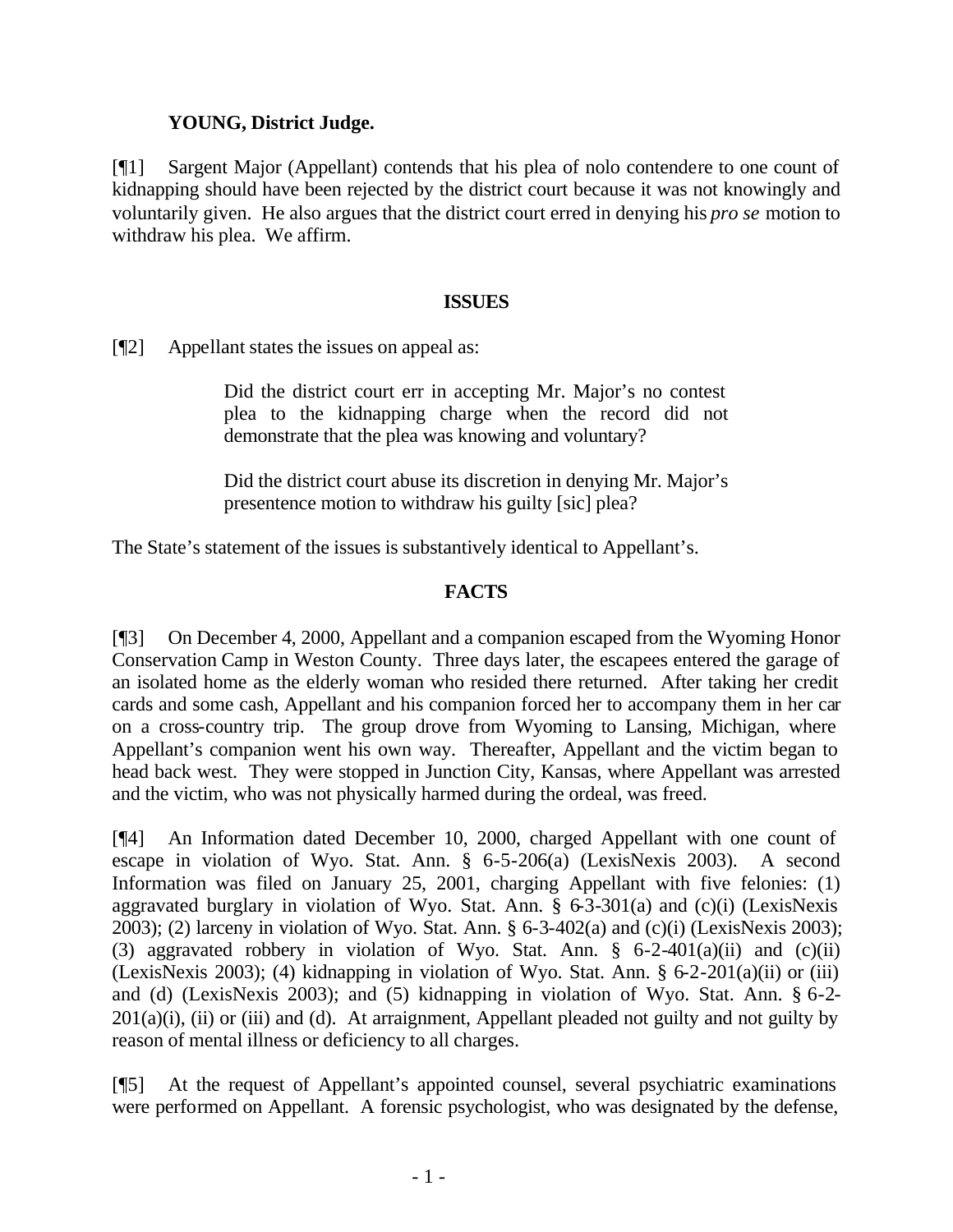concluded that Appellant suffered from some "relatively mild neuro-psychological deficits" but "this mental illness did not interfere with his capacity to appreciate the wrongfulness of his conduct at the time of the alleged criminal conduct." The evaluation concluded that Appellant was competent to stand trial.

[¶6] As the proceedings progressed toward trial, Appellant began to express complaints about the performance of his appointed counsel. Appellant directed his complaints to the Wyoming State Bar and the district court. He requested removal of counsel and the appointment of a substitute. On March 18, 2002, the district court held an *ex parte* hearing with Appellant and his counsel. Appellant had expressed his opposition to a defense based upon a claim of mental illness or deficiency. Defense counsel responded that based upon his contacts with Appellant and the facts of the case, he thought it was the most viable defense.<sup>1</sup> Next, Appellant complained that defense counsel did not communicate with him. At the time, Appellant was in the Wyoming State Penitentiary serving the sentence that was the basis for his presence in the Honor Camp at the time of his escape. Appellant had also spent significant time at the state hospital undergoing a mental health evaluation. Defense counsel cited both of these factors as reasons for limited visitations with Appellant. However, he also noted that he had contacted Appellant by phone and in person, and that Appellant was misrepresenting the frequency of the contacts. During the discussion of this matter, it became apparent that part of the communication problem related to actions taken by personnel at the penitentiary. The court directed the State to intervene and help alleviate some of the conditions about which Appellant was complaining. Appellant then complained that his counsel had a conflict of interest because counsel had a relationship with the victim. Defense counsel explained that he had known the victim's late husband, who had been a prosecutor in Weston County for many years. Counsel had noted that he met the victim only once at a conference many years ago. He indicated that his passing acquaintance with the victim had worked to the defense's advantage since the victim consented to an interview.

[¶7] Appellant's final, and main, complaint was that defense counsel had failed to investigate a potential defense that he wanted to pursue. Specifically, he insisted that the victim was not kidnapped because she had accompanied him voluntarily. Appellant contended that there were various witnesses<sup>2</sup> in Michigan who could confirm that the victim had several opportunities to escape or to inform third parties that she was being held against her will, but she never did either. Counsel countered that to the extent he had been able to locate any of the witnesses, they simply did not support Appellant's story. Counsel also noted that the victim completely denied Appellant's allegations and he just did not believe Appellant was advancing a plausible defense. At that point in the hearing, Appellant informed the court that he thought his counsel was a good lawyer, that he did not want him replaced, and that all he really wanted was for the witnesses he had identified to be contacted. Defense counsel replied that he would attempt to do so, though he was not

l

 $1$  The mental illness/deficiency defense was withdrawn at a pretrial conference.

<sup>&</sup>lt;sup>2</sup> The potential witnesses cited by Appellant included a checkout clerk at a grocery store, an employee at a pizza shop, and two police officers who apparently contacted the Appellant in his motel room while inquiring about the occupants of an adjoining room.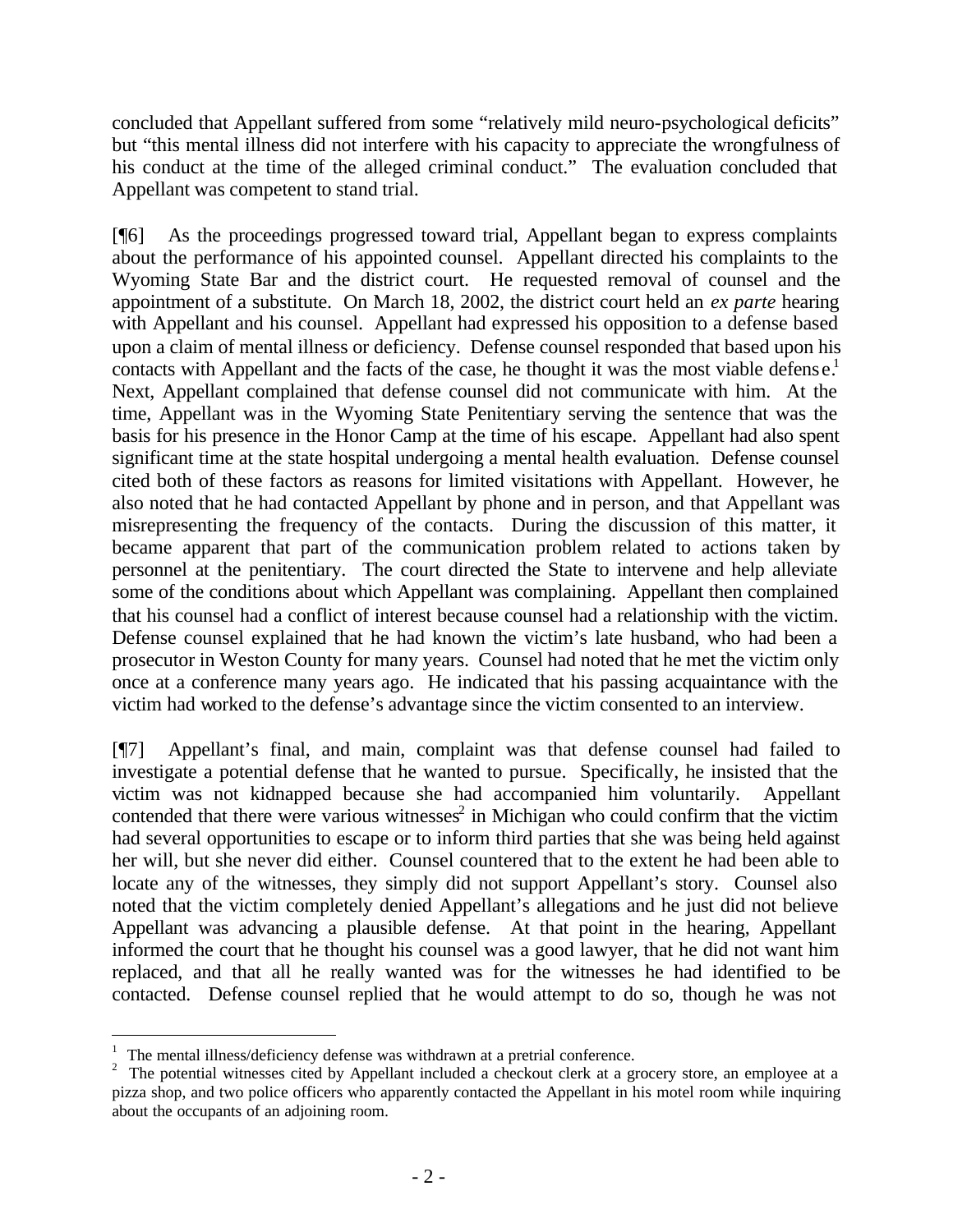optimistic about locating them or that they would support Appellant's position. After hearing all of this, the district court concluded that it would not allow defense counsel to withdraw absent a competent replacement. Appellant concurred in the decision noting that his preference was to retain his current counsel.

[¶8] Eleven days later, a change of plea hearing was held. Appellant appeared and entered a plea of guilty to the escape charge. After the district court accepted the plea, Appellant complained about his attorney and requested a new one to handle the remaining charges against him. The crux of Appellant's complaint was that counsel was not going to call the witnesses from Michigan to testify at trial. Defense counsel explained that he could not locate some of the witnesses and those that he had found either could not remember Appellant or their stories did not agree with Appellant's. The court noted that Appellant had said he wanted to retain defense counsel at the March 18 hearing and that there was no reason to allow a change of counsel at such a late date just four days before the scheduled trial on April 1. Accordingly, the court denied Appellant's request for new counsel.

[¶9] After a short discussion with Appellant about the consequences of self-representation, the court asked if there was anything else, at which point Appellant replied, "Yeah. How can I get all this mess settled now, right here right now?" The hearing was recessed so that Appellant could consult with counsel. When the hearing resumed, the parties announced that a plea agreement had been reached. In exchange for a no contest plea to a single count of kidnapping, the State agreed to dismiss the other four pending counts against Appellant.<sup>3</sup> After reviewing the proposed plea agreement, the court questioned Appellant on whether he understood the agreement and the attendant consequences. Appellant repeatedly insisted that he understood the plea and that it was what he wanted to do. The district court noted that the plea was being made with a complete understanding by Appellant of the pending charges and the attendant penalties, along with the rights that were being waived by making the plea. The court then accepted the no contest plea.

[¶10] Appellant's sentencing hearing commenced on August 21, 2002. Just prior to the hearing, Appellant presented to the court and counsel a *pro se* motion to withdraw his no contest plea on the kidnapping charge. The sole basis of the motion was a contention by Appellant that he had been denied his constitutional right to adequate legal representation. The crux of Appellant's motion was the allegation that defense counsel had failed to develop a defense based on the existence of exculpatory witnesses identified by Appellant. When the court asked Appellant if he wanted to elaborate on his motion, he declined saying that the motion was self-explanatory. After hearing from the State, the district court concluded that Appellant had received adequate representation, and that there was no fair or just reason to allow withdrawal of the plea. The court proceeded to sentence Appellant, who has now brought this appeal challenging the validity of his no contest plea to kidnapping.

l

<sup>3</sup> The kidnapping count subject to the plea was also amended to reflect the fact that the victim had been released "substantially unharmed." *See* Wyo. Stat. Ann. § 6-2-201(c) (LexisNexis 2003). This reduced the potential maximum penalty from life to twenty years.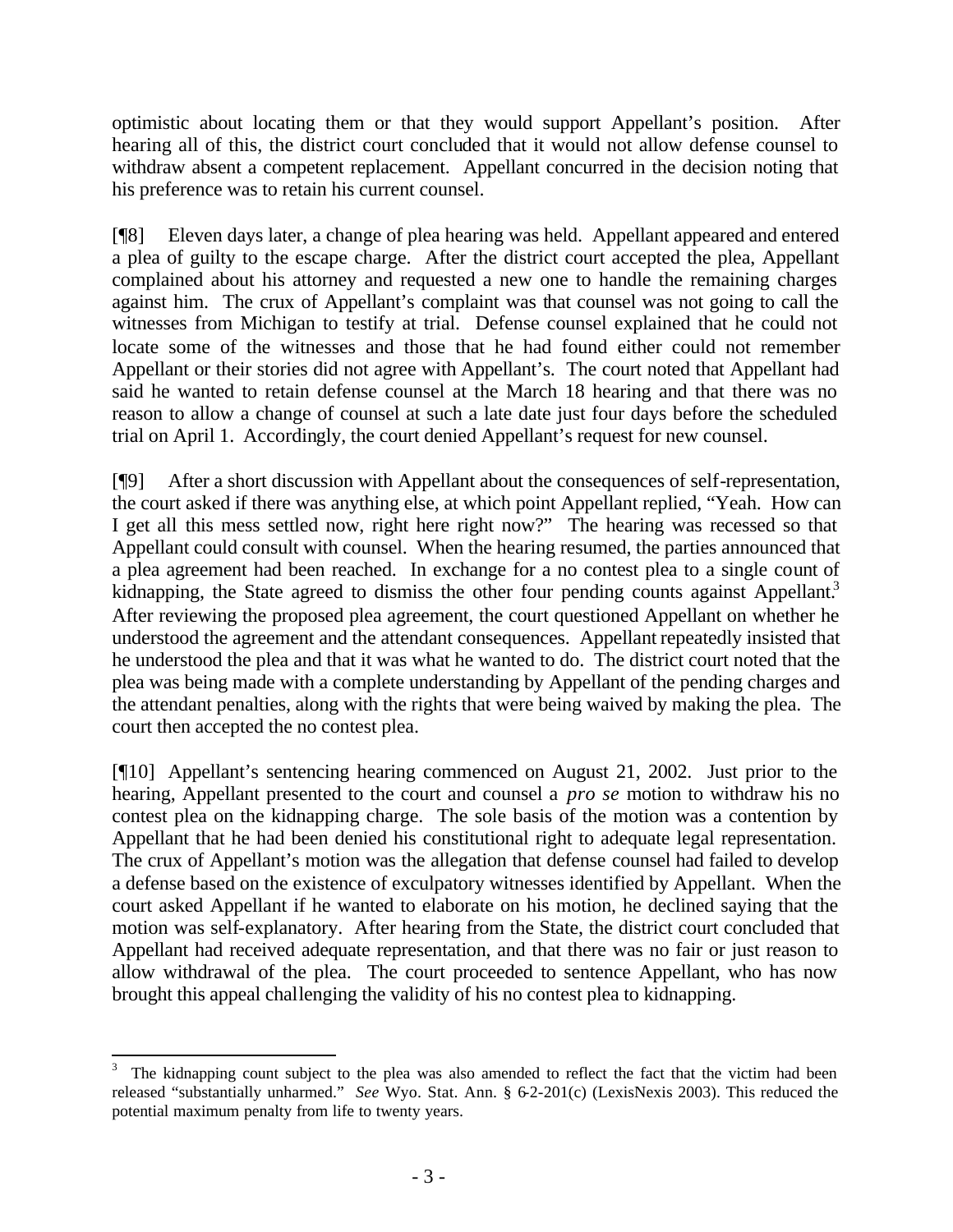### **STANDARD OF REVIEW**

[¶11] For purposes of appellate review, a nolo contendere plea is functionally equivalent to a guilty plea. *Becker v. State*, 2002 WY 126, ¶11, 53 P.3d 94, ¶11 (Wyo. 2002) (citing *Ochoa v. State*, 848 P.2d 1359, 1361 (Wyo. 1993)). A guilty plea must be made knowingly and voluntarily. *Id.* (quoting *McCarty v. State*, 883 P.2d 367, 372 (Wyo. 1994) and *Parke v. Raley*, 506 U.S. 20, 28, 113 S.Ct. 517, 523, 121 L.Ed.2d 391 (1992)). Whether or not a plea was knowing and voluntary is determined by an analysis within the context of W.R.Cr.P. 11:

> W.R.Cr.P. 11(d) requires a district court to assure that a plea is voluntary and not the result of force or threats or of promises apart from a plea agreement. The purpose of this rule is to allow the judge to determine whether the defendant entered the plea voluntarily and with an understanding of the consequences of the plea. *Smallwood v. State*, 748 P.2d 1141, 1143 (Wyo. 1988). This court looks to the totality of the circumstances to determine the voluntariness of a plea. *Reyna v. State*, 2001 WY 105, ¶9, 33 P.3d 1129, ¶9 (Wyo. 2001). The well defined standard for determining whether a plea was knowing and voluntary provides:

"[A] plea of guilty entered by one fully aware of the direct consequences, including the actual value of any commitments made to him by the court, prosecutor, or his own counsel, must stand unless induced by threats (or promises to discontinue improper harassment), misrepresentation (including unfulfilled or unfulfillable promises), or perhaps by promises that are by their nature improper as having no proper relationship to the prosecutor's business (e.g. bribes)."

*Brady v. United States*, 397 U.S. 742, 755, 90 S.Ct. 1463, 25 L.Ed.2d 747 (1970) (quoting *Shelton v. United States*, 246 F.2d 571, 572 n. 2 (5th Cir. 1957), *rev'd on other grounds*, 356 U.S. 26, 78 S.Ct. 563, 2 L.Ed.2d 579 (1958)); *see also State v. McDermott*, 962 P.2d 136, 139 (Wyo. 1998).

*Schade v. State*, 2002 WY 133, ¶9, 53 P.3d 551, ¶9 (Wyo. 2002).

[¶12] Pursuant to W.R.Cr.P. 32(d), if a motion for withdrawal of a guilty plea is made prior to the imposition of sentence, then the court may permit withdrawal upon a showing by the defendant of any fair and just reason. *Frame v. State*, 2001 WY 72, ¶7, 29 P.3d 86, ¶7 (Wyo. 2001). A defendant does not possess an absolute right to withdraw his plea before sentence is imposed and where the requirements of W.R.Cr.P. 11 have been complied with and the defendant entered into the plea knowingly and voluntarily, the district court's decision to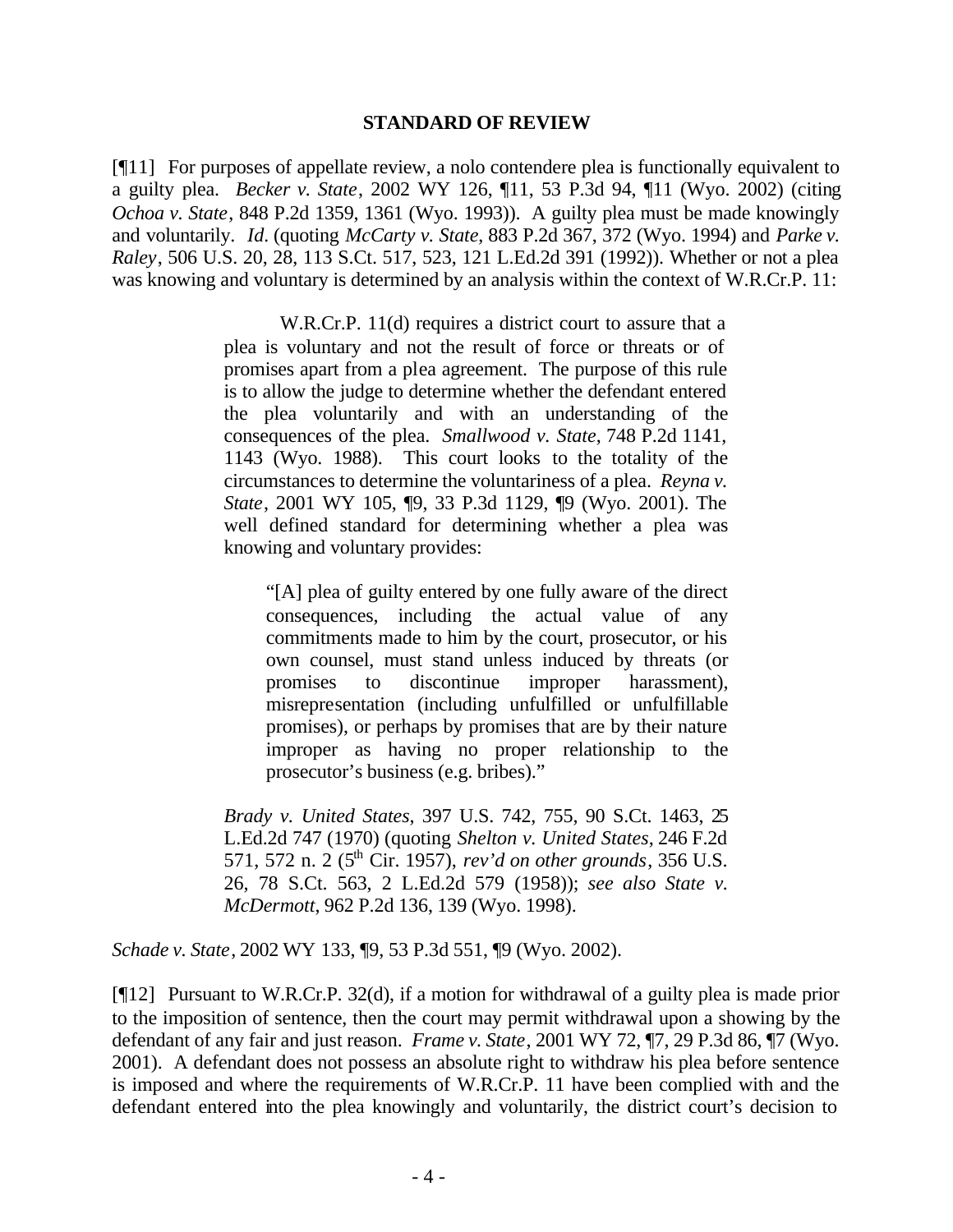deny a motion to withdraw is within its discretion. *Id*. (citing *Burdine v. State*, 974 P.2d 927, 929-30 (Wyo. 1999)).

> In deciding whether or not a trial court abused its discretion, this court must "determine whether the trial court could reasonably conclude as it did and whether any facet of its ruling was arbitrary or capricious." *Burton v. State*, 2002 WY 71, ¶44, 46 P.3d 309, ¶44 (Wyo. 2002) (citing *Cook v. State*, 7 P.3d 53, 58- 59 Wyo. 2000) and *Vaughn v. State*, 962 P.2d 149, 152 (Wyo. 1998)).

*Herrera v. State*, 2003 WY 25, ¶10, 64 P.3d 724, ¶10 (Wyo. 2003).

[¶13] In *Frame*, we set forth seven factors that we identified as pertinent to the exercise of a trial court's discretion in deciding whether to grant a motion to withdraw a guilty plea: (1) whether the defendant has asserted his innocence; (2) whether the government would suffer prejudice; (3) whether the defendant has delayed in filing his motion; (4) whether withdrawal would substantially inconvenience the court; (5) whether close assistance of counsel was present; (6) whether the original plea was knowing and voluntary; and (7) whether the withdrawal would waste judicial resources. *Frame*, ¶7 (citing *United States v. Black*, 201 F.3d 1296, 1299-1300 ( $10<sup>th</sup>$  Cir. 2000) and 3 Charles Alan Wright, Federal Practice and Procedure: Criminal 2d § 538 (1982 and Supp. 2001)); *see also Doles v. State*, 2002 WY 146, ¶¶11-12, 55 P.3d 29, ¶¶11-12 (Wyo. 2002). The State contends that the factors set out in *Frame* and *Doles* are considered only in situations where the defendant is claiming that ineffective assistance of counsel resulted in a coerced guilty plea. In other situations, such as here, the State suggests that review should be limited to a determination of whether a plausible, just, and fair reason was offered for the plea withdrawal and whether a knowing and voluntary plea was entered in compliance with Rule 11. Appellant counters that nothing in our decisions in *Frame* and *Doles* justifies such a narrow interpretation, and that the factors simply provide guidance for determining whether a fair and just reason to withdraw a plea has been presented.

[¶14] Appellant is correct. Our intention in setting out the list of factors in *Frame* was to provide guidance to the trial courts in making the determination of whether a defendant has presented a fair and just reason in support of the motion to withdraw his guilty plea. *Frame*, ¶7 ("Seven factors have been suggested as pertinent to the exercise of the [trial] court's discretion."). The factors were also intended to assist us in reviewing the district court's decision. There is nothing in either *Frame* or *Doles* that limits consideration of these factors to a particular factual scenario. The factors may be applied whenever a motion to withdraw a guilty plea prior to sentencing is made. We emphasize, however, that the factors were offered in *Frame* as a guide to the considerations that may be relevant in determining a motion to withdraw and consideration on the record of each specific factor by the court is not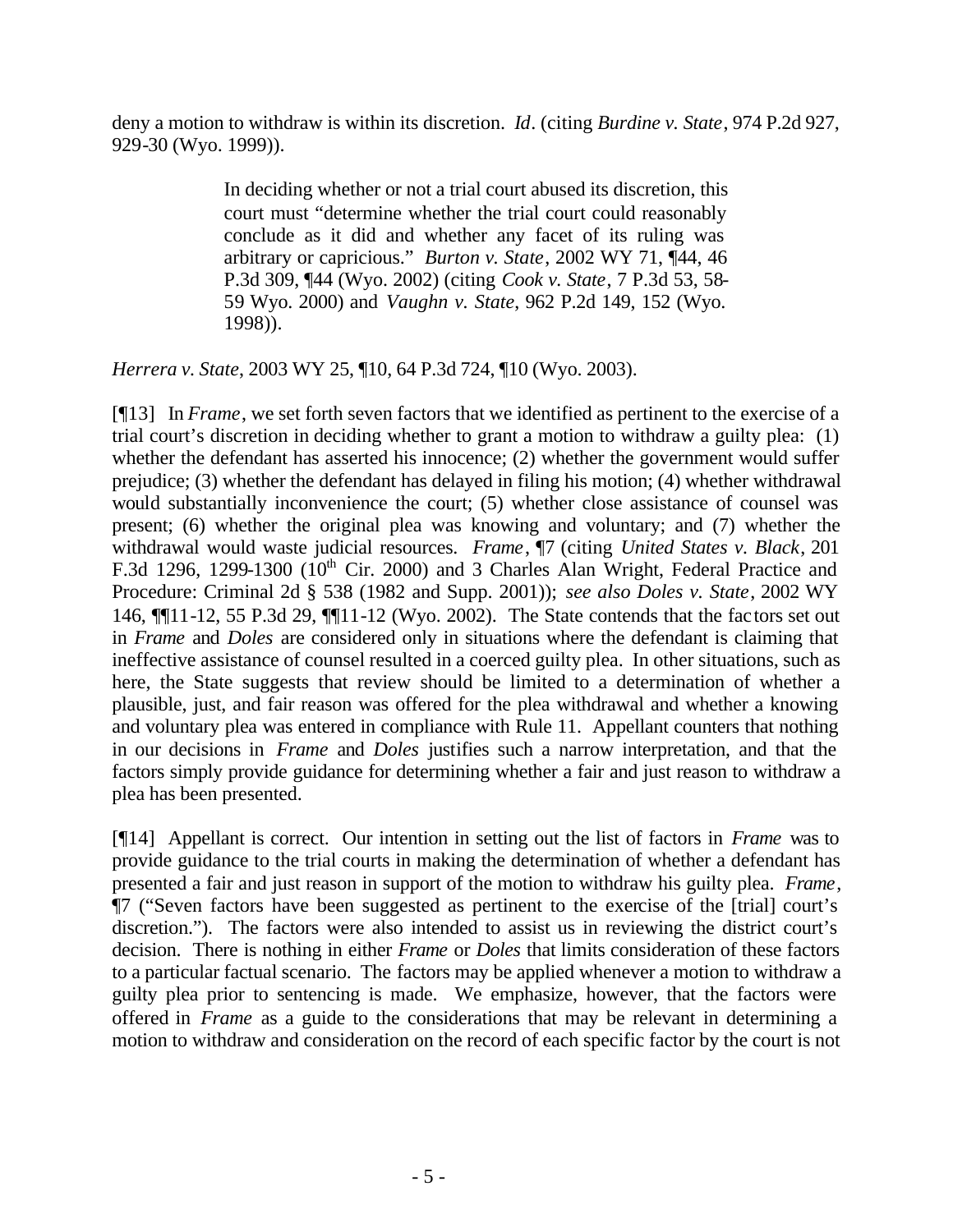mandatory.<sup>4</sup> No single factor is dispositive, and the ultimate determination on the motion is based upon whether the defendant has carried his burden of establishing a fair and just reason for withdrawal. *Doles*, ¶13.

## **DISCUSSION**

[¶15] In his first issue, Appellant claims that his plea was neither knowing nor voluntary. Appellant stresses two factors in support of his contention that his plea was infirm: (1) his mental illness and (2) his contentious relationship with defense counsel. With respect to his mental condition, Appellant contends that the district court failed to take into account that it may have affected his ability to understand the proceedings. Specifically, Appellant points to his memory problems, which were noted in the psychological evaluations. He insists that the fact that he was competent to stand trial was not dispositive of whether his plea was voluntary and knowing. Appellant contends that his obvious mental impairments should have put the court on notice that there were questions concerning his ability to plead knowingly and voluntarily. He complains that the trial court made no effort to accommodate or treat with solicitude his mental impairment.

[¶16] In making his arguments, Appellant acknowledges that the district court complied with the requirements of Rule 11. However, Appellant contends that the compliance was strictly technical and the spirit of the rule was not adhered to. At the beginning of the hearing when Appellant offered his no contest plea to kidnapping, Appellant pleaded guilty to the escape charge. Under Rule 11, advisements must be given to the defendant on the rights he possesses including the right to counsel, to persist in a not guilty plea, and to a jury trial, among others. W.R.Cr.P.  $11(b)(2)-(5)$ . If the court has already advised the defendant of his rights on the record and in the presence of counsel, then the court does not have to repeat the advisements. W.R.Cr.P. 11(b). Appellant received those advisements during the plea colloquy on the escape charge. He complains that while the court was not technically required to give the advisements again during the plea colloquy on the kidnapping charge, the court should have done so in light of his mental impairment and related memory problems. The failure to do so deprived the no contest plea on the kidnapping charge of voluntariness and left it impossible to say that Appellant had given the plea knowledgeably. In short, Appellant contends that a prior determination that he was competent to plead on the escape charge did not automatically render his plea on the kidnapping charge knowing and voluntary.

[¶17] Appellant also cites the contentious nature of his relationship with defense counsel as a basis for concluding that his plea was not voluntary. He claims that he was under coercive pressure to plead out on the kidnapping charge because the lack of communication with his counsel left him in a position where there was no meaningful choice but to accept the plea agreement. Appellant alleges that defense counsel effectively pressured him into pleading

l

<sup>&</sup>lt;sup>4</sup> When making an argument in favor of a motion to withdraw a plea before the district court, however, it would be to the defendant's advantage to present any arguments relating to these specific factors, or any others that may arise, which favor granting the motion.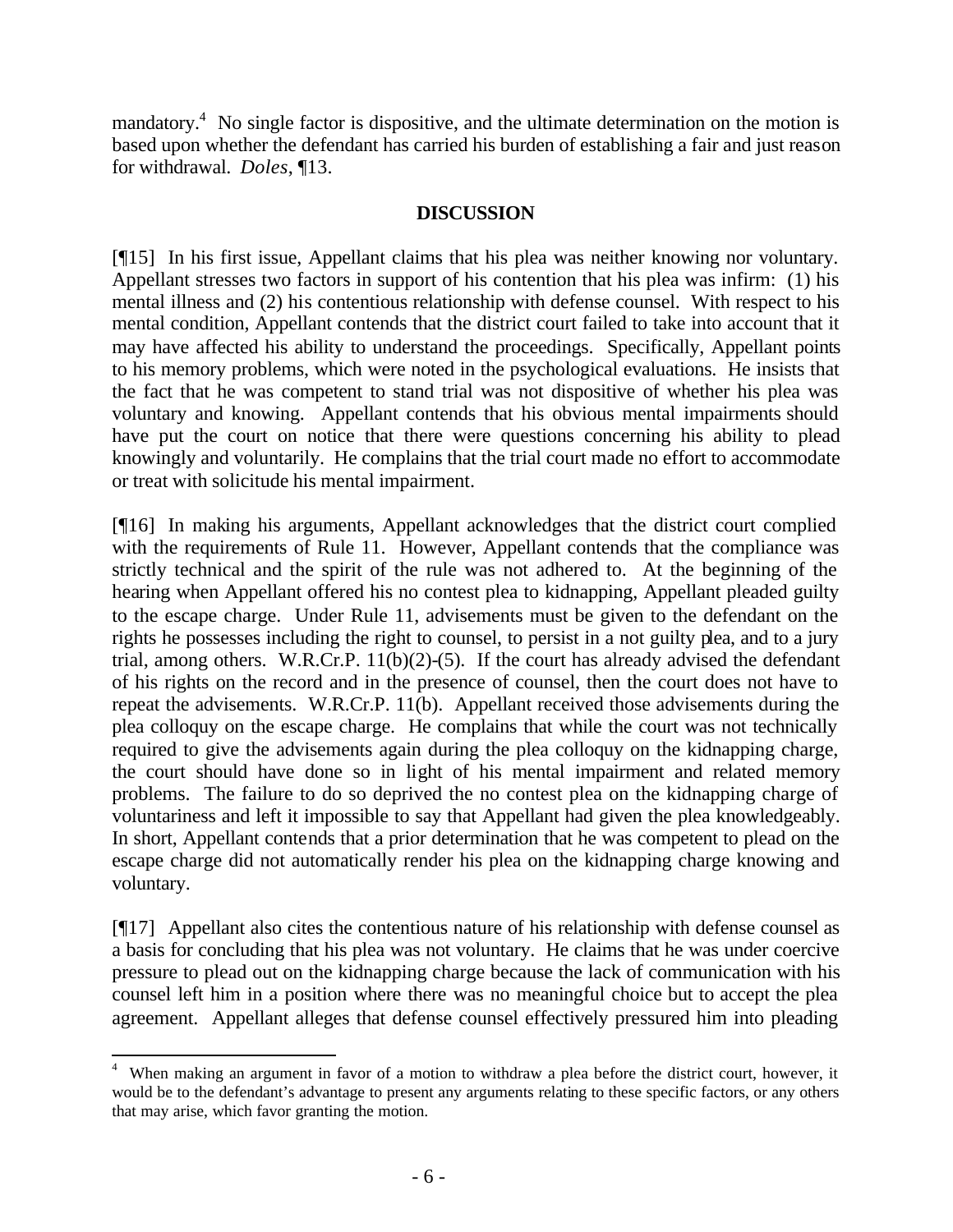because defense counsel: (1) did not adequately investigate the case, especially Appellant's claims that there were witnesses who would verify his contention that the victim had accompanied and remained with him voluntarily; (2) was not ready for trial; (3) did not communicate with Appellant; (4) expressed a desire not to represent Appellant; and (5) was more concerned with protecting his own professional interests than with protecting Appellant's right to a fair proceeding. According to Appellant, these problems with defense counsel's representation "snowballed" into an involuntary plea.

[¶18] We begin with a review of the plea proceedings. The hearing was originally scheduled for the purpose of Appellant changing his plea on the escape charge to guilty. The district court gave Appellant the extended advisement on his rights and the penalties associated with the escape charge as required by Rule 11. Appellant entered his guilty plea, and a factual basis was supplied for the plea. At that point, the court mentioned that trial was scheduled to commence in four days on the remaining charges. Appellant interjected a request for new counsel for the trial. The basis of Appellant's request was his frustration with what he perceived as defense counsel's failure to adequately pursue a defense based upon the theory that the victim had voluntarily accompanied him. Defense counsel responded with a detailed description of his investigation of the witnesses cited by Appellant and explained that those who could be located did not support Appellant's theory. The district court denied the request for new counsel citing the proximity of trial. A discussion arose about the possibility of self-representation with the district court informing Appellant of his right to do so but also pointing out the drawbacks to that course of action. It is at this point when Appellant inquired into the possibility of pleading out and avoiding trial:

THE COURT: … Anything else that you would like to address?

THE DEFENDANT: Yeah. How can I get all this mess settled now, right here right now?

THE COURT: Well, there isn't really a way to get it settled and we need to have a trial. The only way to settle it would be if there's some offer, if there's some offer that the State made that you wanted to accept. They're not trying to force you to accept it. As you will recall, I told you earlier if you want to plead not guilty, that is your right to stick with a not guilty plea.

After a discussion about whether Appellant would be able to return to the penitentiary that day if he pleaded, the court ordered a break to allow Appellant time to consult with his attorney:

> THE COURT: Well, let's take a break right at this moment and you can discuss the issue with your attorney, and then he'll come and get me and we'll deal with whatever is left.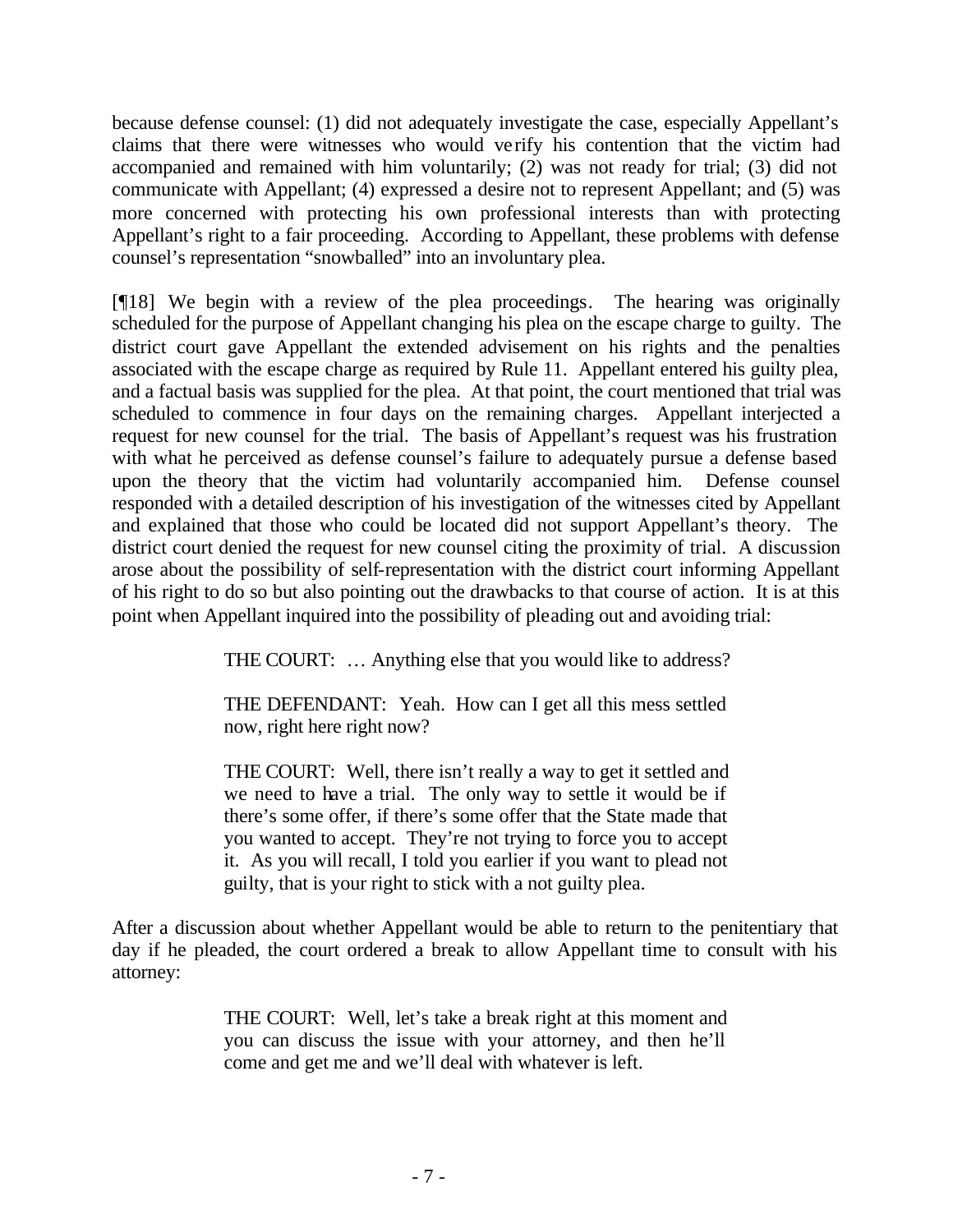THE DEFENDANT: Well, I'm willing to plead to whatever you guys want. Couple lifes, three lifes. Whatever. Don't matter anymore.

THE COURT: Well, I want you to thoroughly discuss it with your attorney and –

THE DEFENDANT: It's ridiculous.

THE COURT: We'll be in recess.

After a twenty-eight minute recess, the parties returned to court:

THE COURT: … Mr. Major, have you discussed this with your attorney now?

THE DEFENDANT: Yeah.

THE COURT: And what do you want to do?

THE DEFENDANT: Huh?

THE COURT: What do you want to do?

THE DEFENDANT: Just give me the time. Whatever you guys are going to give me. I don't care.

[DEFENSE COUNSEL]: Your Honor, Mr. Major has advised me that he would agree to accept the recommendation, the offer of the State which was that in exchange for a – that they would dismiss – he'd plead to the kidnapping charge which alleges that she was returned unharmed prior to trial, which therefore carries a maximum of 20 years, and that they would dismiss the other counts in that Information. And Mr. Majors [sic] has advised me that he would offer a plea of no contest to the kidnapping.

Is that correct?

THE DEFENDANT: Yeah. Sure. Whatever. Sure. Whatever.

THE COURT: Are we talking amending Count IV then, the unlawful confinement? Or would it be Count V, the unlawful removal count in –

[PROSECUTOR]: I guess the State's – it would be Count V, Judge.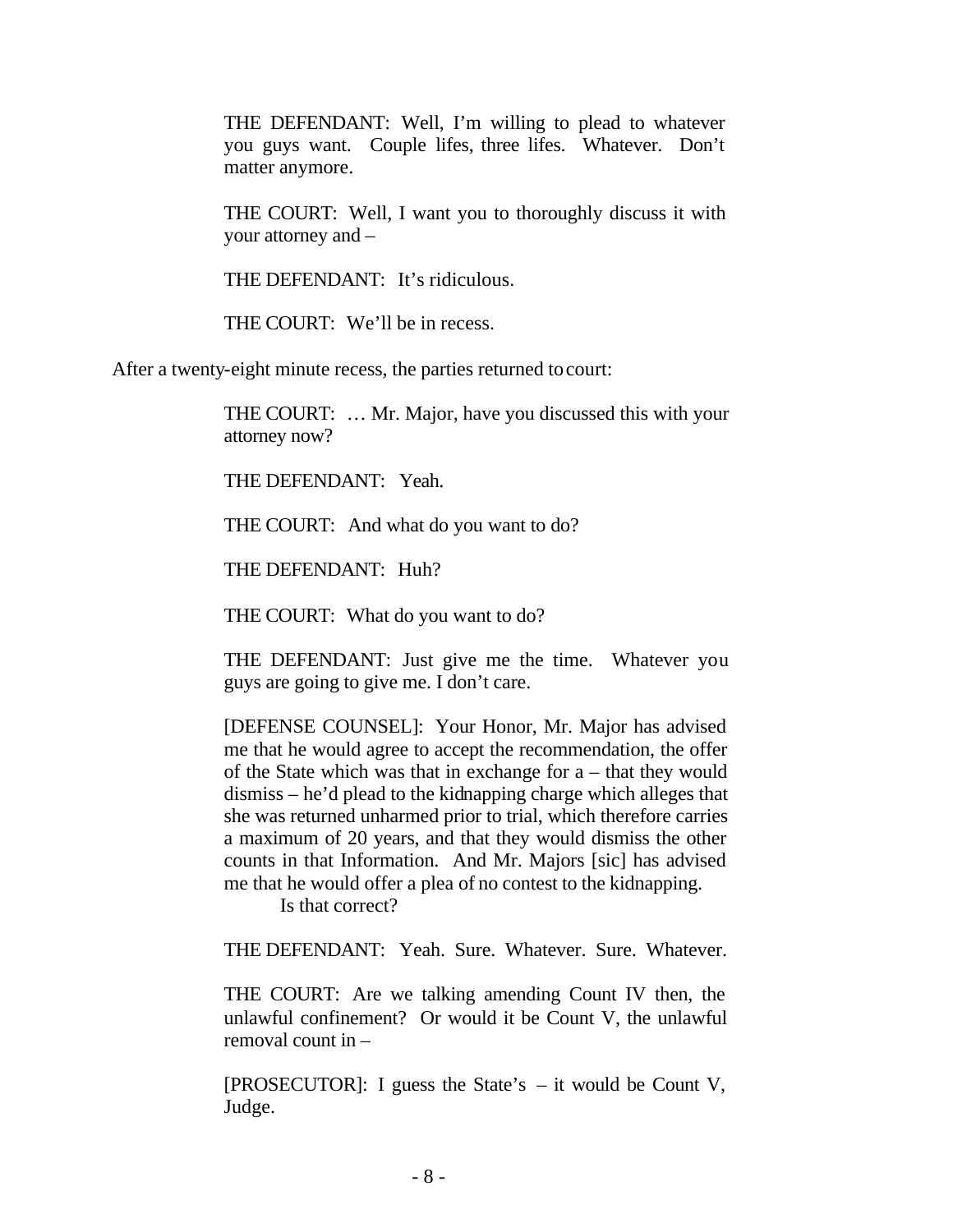THE COURT: All right.

Mr. Major, the offer then by the State is that they would dismiss Counts I, II, III and IV for your plea to the kidnapping charge in Count V, except that they are amending the charge in Count V to allege that you – or that – yes, that you did release the victim unharmed in a safe place prior to trial. The effect of the change in Count V reduces the maximum penalty from life imprisonment to a maximum of 20 years.

Is that your understanding?

THE DEFENDANT: Yeah. Sure. Whatever.

After explaining the allegations contained within the amended charge and the penalties attached thereto, the court inquired into Appellant's understanding and intention:

> THE COURT: … Do you feel you understand the charge in Count V as it's now amended?

THE DEFENDANT: I understand perfectly.

THE COURT: Pardon?

THE DEFENDANT: I understand it all.

THE COURT: Do you feel you understand the possibly [sic] penalties?

THE DEFENDANT: Yep.

THE COURT: Do you have any questions at this time?

THE DEFENDANT: Nope.

THE COURT: All right. Are you ready at this time to enter your plea to the amended charge in Count V?

THE DEFENDANT: Yep.

THE COURT: Would you please stand.

THE DEFENDANT: Stand up? I get f------ if I stand up now?

THE COURT: To the charge as amended in Count V that on or about December 4, 2000, you did remove another, [the victim],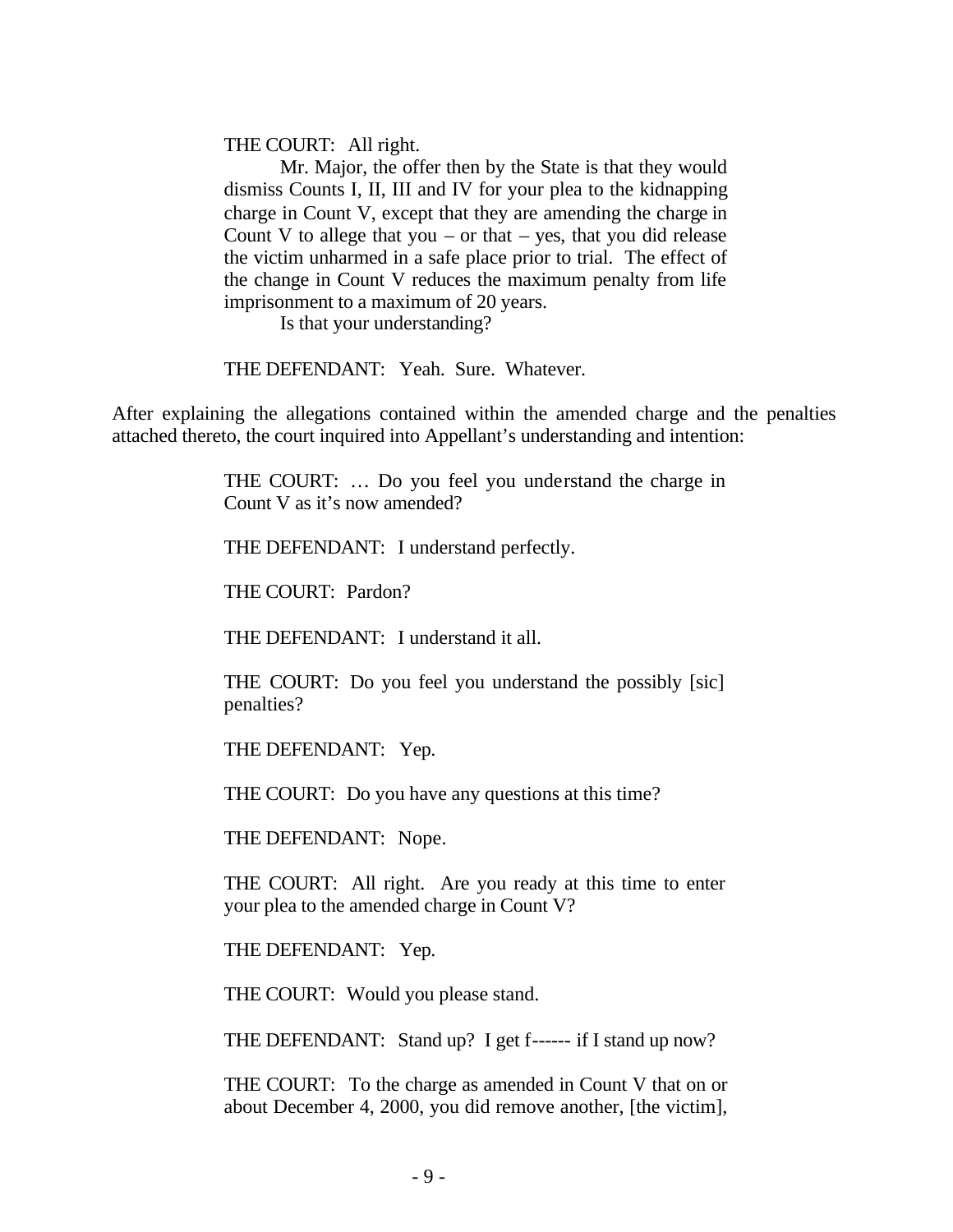from her place of residence or from the vicinity where she was at the time of removal, with intent to hold her as a shield or hostage, facilitate the commission of a felony, or terrorize her, and you did release her substantially unharmed in a safe place prior to trial, in violation of Wyoming Statute Section 6-2-  $201(a)(i)$ , (ii) or (iii) what is your plea?

THE DEFENDANT: What? No contest.

THE COURT: You want to enter a no contest plea?

THE DEFENDANT: I'm not going to tell you I did it.

THE COURT: All right. You may be seated.

Now, I want you to understand that if I accept a no contest plea, as I told you before, it would allow the Court to treat you as if you had pled guilty.

A no contest plea means that you do not contest the charges, but it means that in this case the Court would be able to enter a conviction. The trade off here for you is obviously the dismissal of Counts I through IV and the amendment to Count V.

You understand that this is the trade off?

### THE DEFENDANT: Sure.

THE COURT: And is this the reason that you're entering or wanting to enter the no contest plea?

THE DEFENDANT: What?

THE COURT: Is it the dismissal of the other charges and the amendment to the charge part of the reason that you're entering a no contest plea?

THE DEFENDANT: No. I'm screwed anyway so it don't really matter. That's fine. I entered my plea. Give me my sentence. Let me get on my way already.

THE COURT: Well, I would be doing a sentence at a later time so I could have an opportunity to look at your background. Because, as I said, the maximum is 30 [sic] years. I'm not necessarily going to give you 30 [sic] years unless it were absolutely appropriate.

Chances are –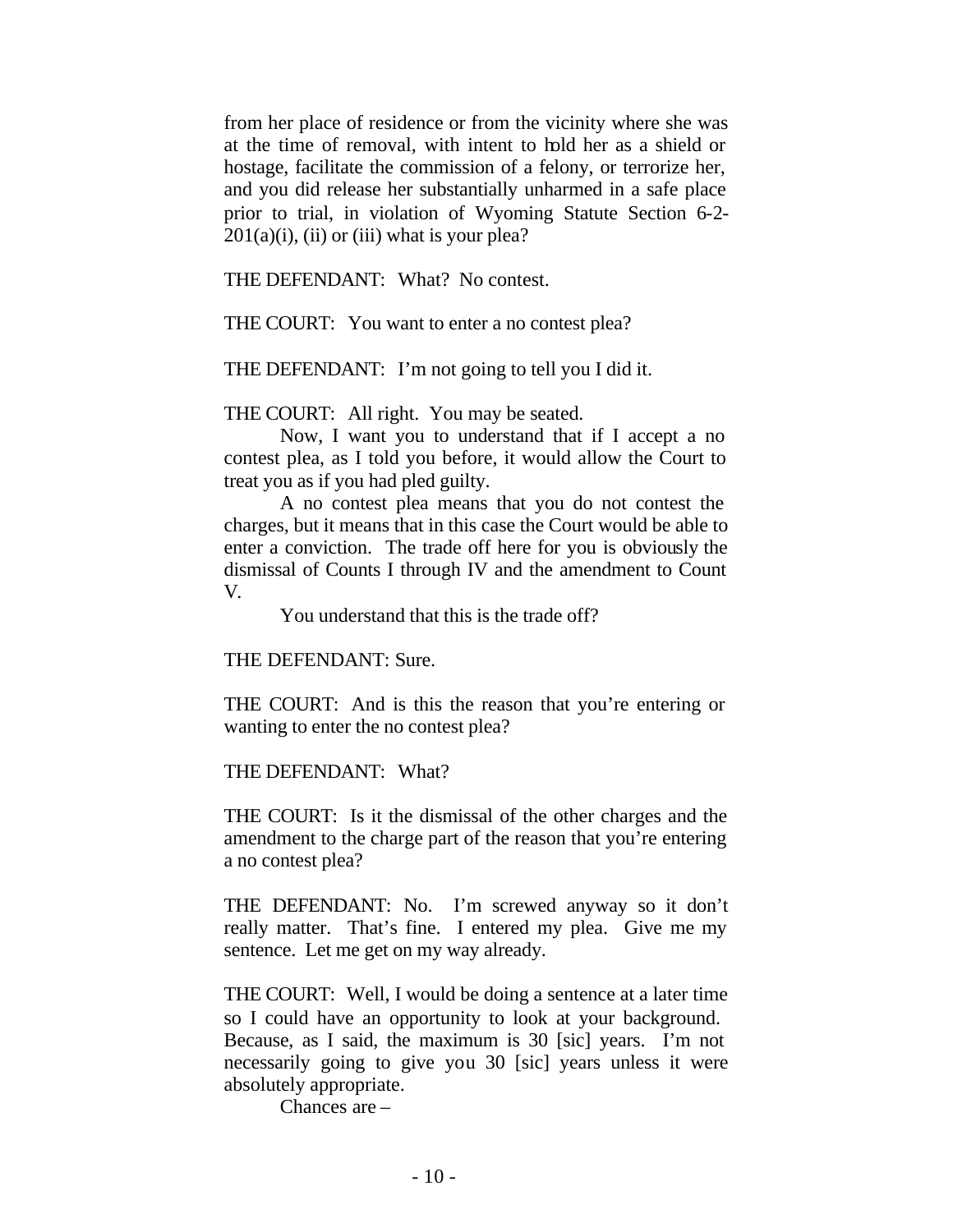THE DEFENDANT: How am I going to help myself? Twenty years in jail is life. Get it through your head, man.

THE COURT: Well, Mr. Major, I want to make sure that you understand what would happen if the Court accepts this no contest plea. And I want to make sure that it's a decision that you want to follow because we're set ready to go to trial on Monday. And you can have a trial on all these charges.

If you feel that you have a better chance at being found not guilty, then you can go to trial. If you feel that it would be better for you because of dismissal of four counts and an amendment of Count V to have the Court accept the no contest plea, then we'll go that direction.

In other words, the decision has to be yours. I know you are unhappy at this point because of the charges, and because of maybe the way your confinement has gone but you still need to make an intelligent – or try to make an intelligent decision on what you want to do.

So if I accept the no contest plea, I would enter the conviction of guilty. We would have a sentencing date, and I would dismiss Counts I through IV. And, of course, you're pleading to an amended charge so that would automatically be considered amended. So it does reduce the maximum possible penalties that I could enter.

And I'm promising you I would give a very careful look at your record and pay attention to your background and decide based upon that what the sentence should be. I'm telling you the maximum is 30 [sic] years. I'm not telling you I'm going to give you 30 [sic] years.

You said 20, that's a lifetime. You're probably right. That is a lifetime. That's a long period of time. So I'm not necessarily going to give you 20 years either. I don't know what I'll give you because I don't know enough about you.

But it is difficult when, you know, you're acting just mad at me and at your attorney that I can know what your background is. But I want you to understand that I have to tell you what the maximum is, and I have to tell you that if I accept it, then the trial would be cancelled and we would just go forward with the sentencing where I would hear about your background. I wouldn't hear anymore really about the alleged crime.

So do you want me to accept the no contest plea or do you want to have this matter go to trial?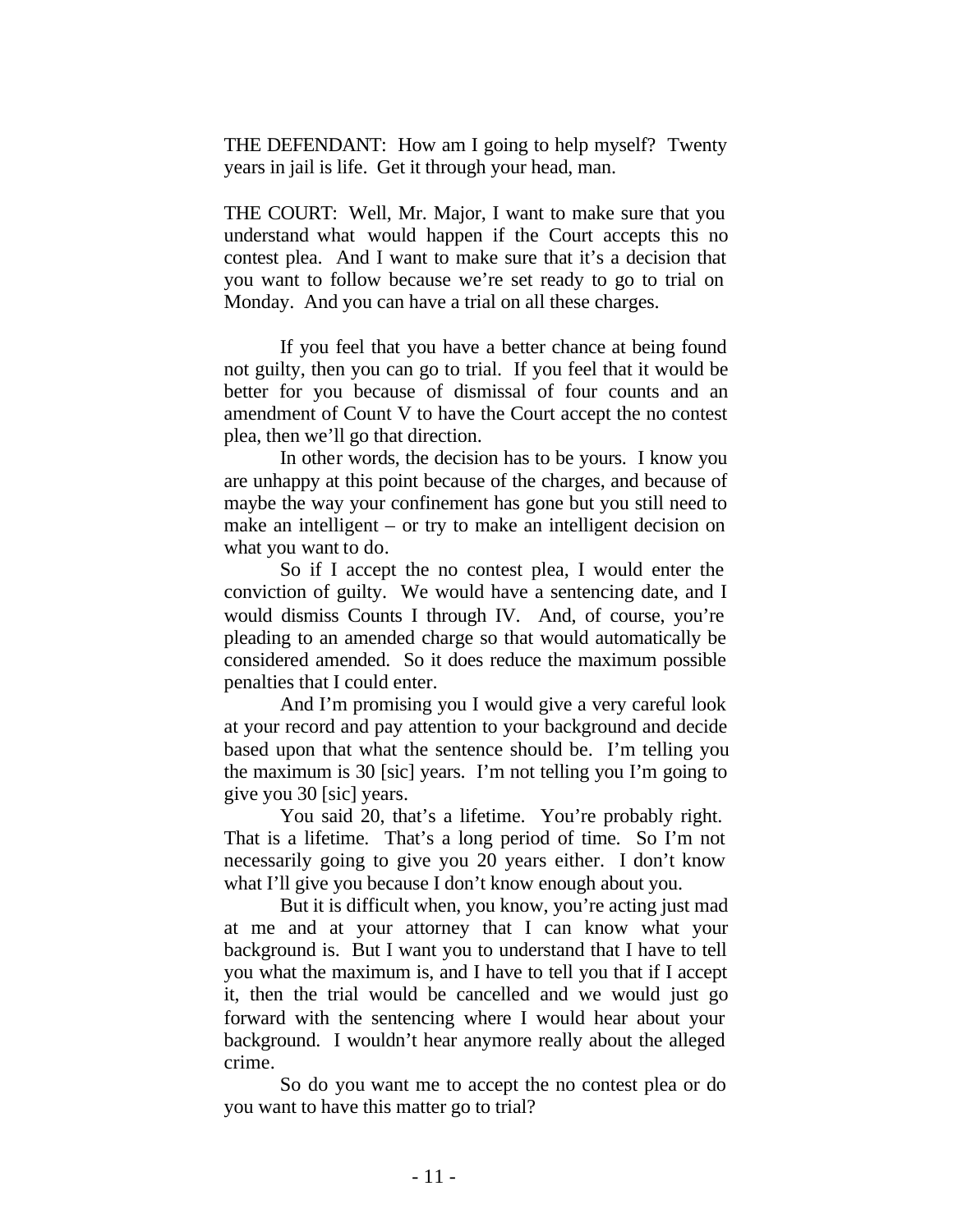THE DEFENDANT: No. It's the same outcome. Can we just get it over now?

THE COURT: Well, I don't know whether it would be the same outcome. But if you feel it would be, then you're probably best to have the Court accept this no contest plea. Is that what you would rather me do?

THE DEFENDANT: Yeah.

The State proceeded to give a factual basis for the plea. The following colloquy between the court and Appellant occurred before the acceptance of the plea:

> THE COURT: All right. Mr. Major, is there any reason the Court should not accept the no contest plea?

THE DEFENDANT: I have no idea.

THE COURT: Well, do you want me to accept it?

THE DEFENDANT: Sure. If you want, go ahead.

THE COURT: Well, it's up to you; not up to me. If you say yes, you want me to accept it, we won't have a trial. If you say no, we'll have a trial.

THE DEFENDANT: Sure.

THE COURT: Yes, accept it?

THE DEFENDANT: Sure. Yeah. It doesn't matter.

THE COURT: It does matter.

All right. I'm going to find that the no contest plea is made freely and voluntarily of the defendant's own free will and accord and without any coercion of any kind and without any improper inducement.

The plea is made with a complete understanding of the charges pending, of the penalties, of his plea options, and of the rights waived by the plea of guilty plea [sic].

The plea is made after consultation with competent counsel. And I know he's said on the record his points where he's not satisfied with his counsel, but the Court finds that he's been provided with competent counsel.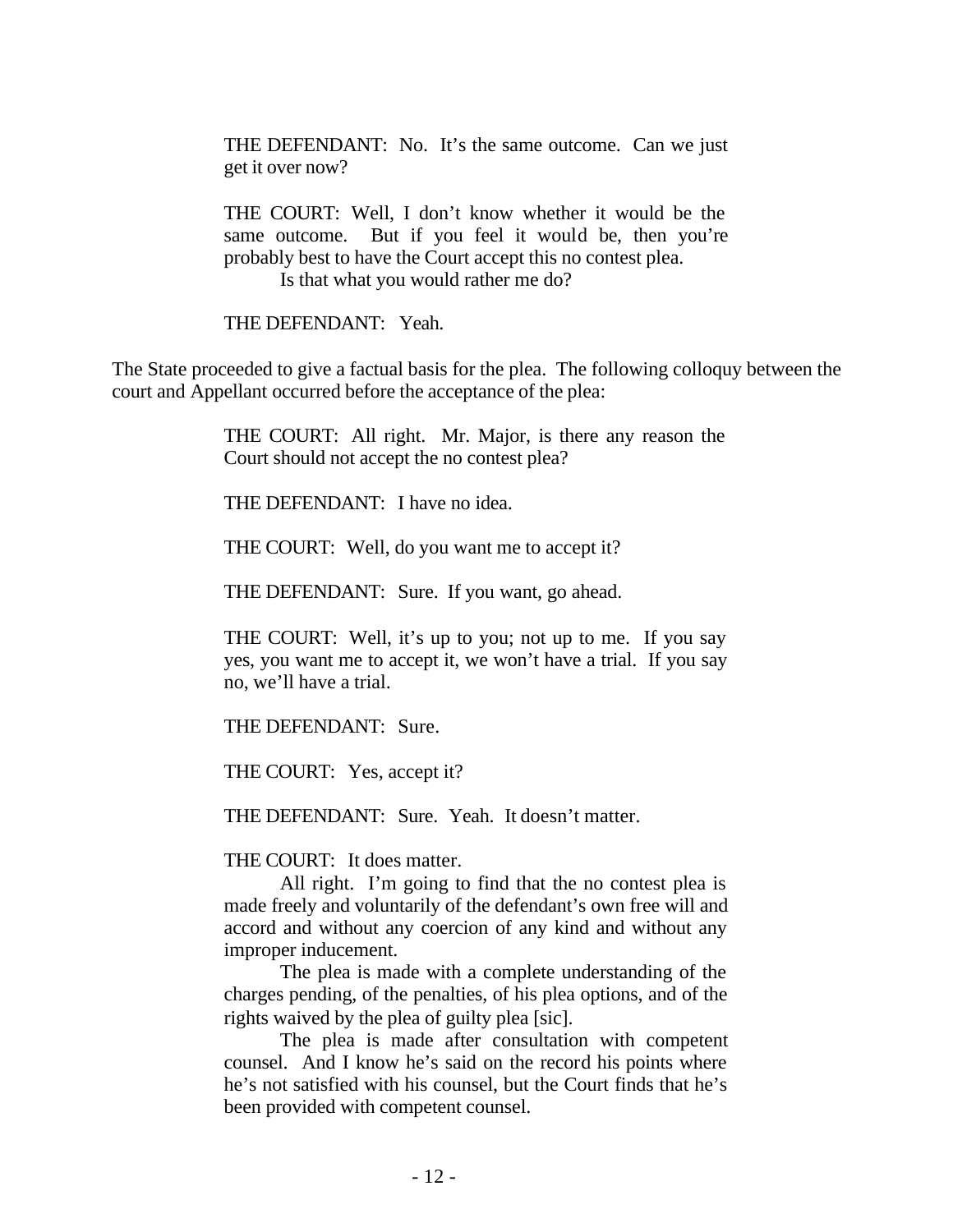The defendant is competent to enter the plea, and there's a factual basis upon which the plea rests.

I'm going to accept the plea agreement.

[¶19] To the extent that Appellant is challenging his competence to plead, the record does not support his claim. Contrary to Appellant's characterization, the majority rule is that the standard for determining competence to stand trial is the same as the standard for determining competence to plead. *See Godinez v. Moran*, 509 U.S. 389, 395 n.5, 113 S.Ct. 2680, 125 L.Ed.2d 321 (1993) (Stating that all circuits that had considered the issue except the D.C. and Ninth have "determined that the competency standard for pleading guilty is identical to the competency standard for standing trial" and collecting cases); *see also State v. Quarrels*, 211 Neb. 204, 318 N.W.2d 76 (Neb. 1982); *State v. Heral*, 25 Ill.App.3d 806, 323 N.E.2d 138 (Ill. 1975); and *State v. Byrd*, 527 P.2d 777 (Ariz. App. 1974). The psychological evaluations of Appellant concluded that he was competent to stand trial, and Appellant does not challenge that determination. Further, Appellant admits that he was competent to plead guilty to the escape charge, which was given at the commencement of the very same hearing where the plea on the kidnapping charge was given.

[¶20] This is not to confuse the question of competence with the separate question of whether a plea is knowing and voluntary. A failure to follow the precepts of Rule 11, for example, could render the subsequent plea unknowing and involuntary but that is not related to whether Appellant was competent to plead. The evidence in the record shows conclusively that Appellant was competent to plead on the kidnapping charge. Appellant appears to be arguing that his alleged mental impairments affected his competence to a degree that the district court was required to take extraordinary measures to ensure that his plea was knowing and voluntary. Appellant cites no legal authority for that proposition. In any event, the record does not support his claim of a mental impairment. The psychological evaluations stated that "[t]here is also clear evidence in the testing data to support the conclusion that [Appellant's] memory for verbal material is more intact than he would like others to believe" and that there were "some indications of malingering in regard to [Appellant's] memory functioning." In short, the evidence clearly demonstrates that Appellant was competent to plead, and his claims of a mental impairment affecting his memory were not credible.

[¶21] Appellant contends that his plea was coerced because of the adversarial nature of the relationship that had developed between him and his counsel. The record does not support Appellant's contentions. The main crux of the dispute between Appellant and his counsel concerned Appellant's insistence on a defense based upon the theory that the victim had voluntarily accompanied him. Defense counsel acceded to Appellant's request and investigated the plausibility of the theory by contacting or attempting to contact the various witnesses identified by Appellant. The witnesses that defense counsel was able to locate failed to support Appellant's story. This was a question of trial strategy and it was incumbent upon defense counsel to offer his opinion to Appellant on the efficacy of any defense. In fact, defense counsel would have been remiss in his duty to represent Appellant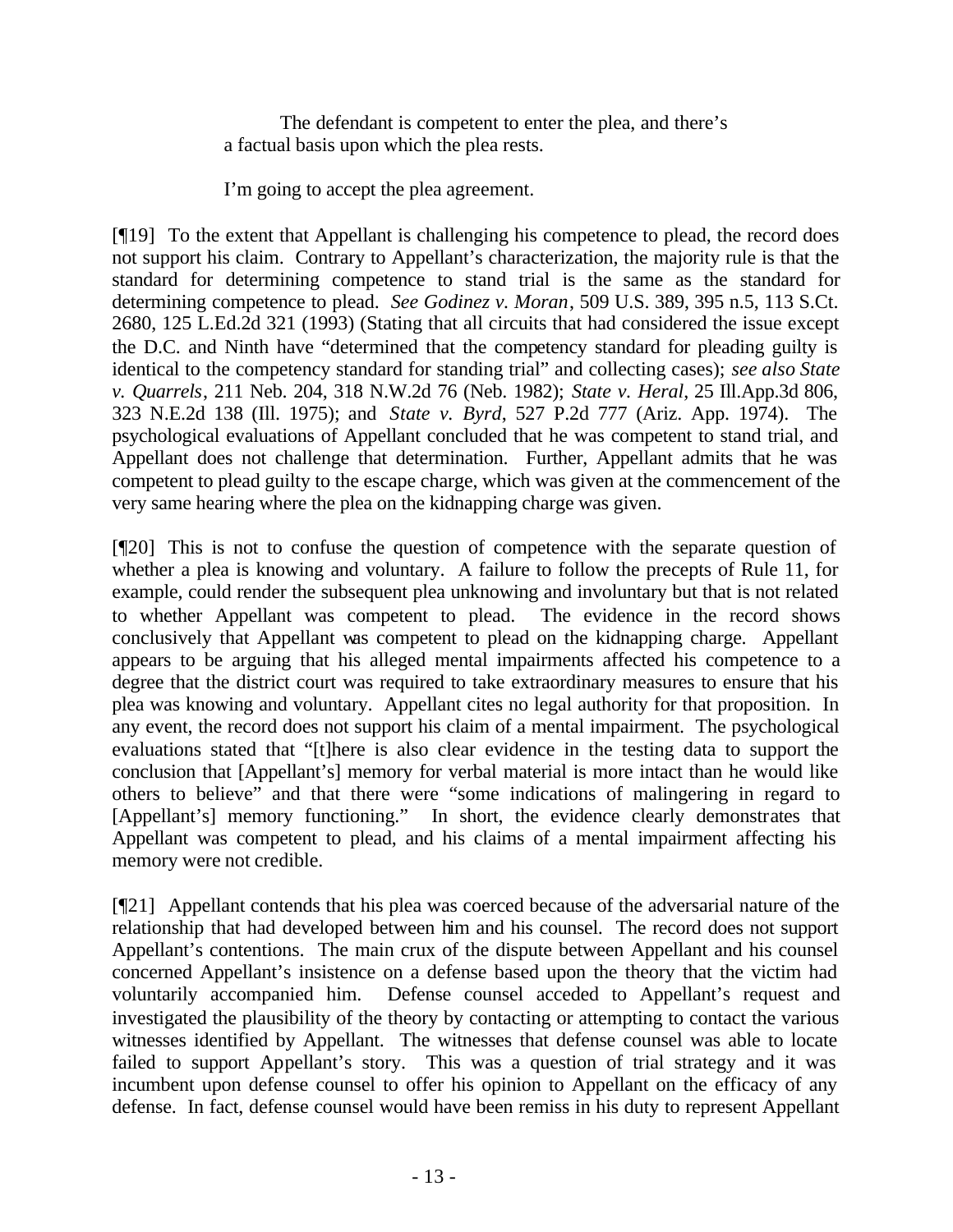if he had failed to do so. Here, defense counsel advised Appellant that he did not believe the proposed defense was viable in light of the facts. Simply because Appellant may have disagreed with that advice does not mean his plea was coerced.

[¶22] The record does not support the other allegations raised by Appellant in regard to his counsel's performance either. Appellant's allegation that defense counsel was more interested in protecting his own professional interests than ensuring Appellant a fair trial is completely unsupported by any citation to the record. Similarly, Appellant's claim that counsel was not prepared for trial is not substantiated. Our review of the record shows that defense counsel provided Appellant with effective representation. Initially, counsel pursued a defense centered on a contention that Appellant was not guilty by reason of a mental impairment. Counsel obtained evaluations of Appellant from the state hospital and from a forensic psychiatrist designated by the defense. When communications between defense counsel and Appellant were being hindered by security protocols at the penitentiary, counsel brought this to the attention of the district court, which took action to rectify the situation. Despite his misgivings about Appellant's proposed defense, counsel undertook an investigation. Ultimately, Appellant pleaded guilty to a single count of kidnapping pursuant to a plea agreement worked out with the State by defense counsel. In exchange for Appellant's plea, the State dropped four felony counts and the count pleaded to was amended to reduce the potential penalty that Appellant was facing from life to twenty years. The plea agreement appears to be reasonable in light of the State's very strong case against Appellant. Appellant even acknowledged that he wanted counsel to represent him and believed that he was "a very good attorney." In sum, the record contradicts Appellant's claims that his counsel's representation effectively coerced him into pleading.

[¶23] Keeping the above considerations in mind, the question remains whether the plea was knowing and voluntary. We conclude that it was. While Appellant's attitude, as reflected in his responses to the court, could best be described as hostile at times and abrupt, it is clear that Appellant understood the consequences of making the plea and did so on his own initiative. Before accepting the plea, the district court complied with the requirements of Rule 11. Appellant was advised of the nature of the plea, the penalties, including the potential maximum sentence, associated with the charge he would be pleading to, the rights he would be relinquishing, and the consequences if the court accepted the plea. Appellant repeatedly affirmed that it was his intent to enter the plea and that he understood the proceedings. The record is clear that Appellant entered into the plea agreement on his own volition with full awareness of the consequences. Accordingly, we conclude that the plea was knowing and voluntary.

[¶24] In his other issue, Appellant claims that the district court abused its discretion by denying his motion to withdraw the no contest plea. Appellant's motion was based upon the complaints about his counsel that we have already noted. The motion was presented to the court at the outset of the sentencing hearing. Pursuant to W.R.Cr.P. 32(d), a court may allow a plea withdrawal prior to sentencing upon a showing of a just and fair reason. We review the court's decision on the motion for an abuse of discretion. Even if a "plausible" or a "just and fair" reason for withdrawal is presented, an abuse of discretion is not demonstrated if the